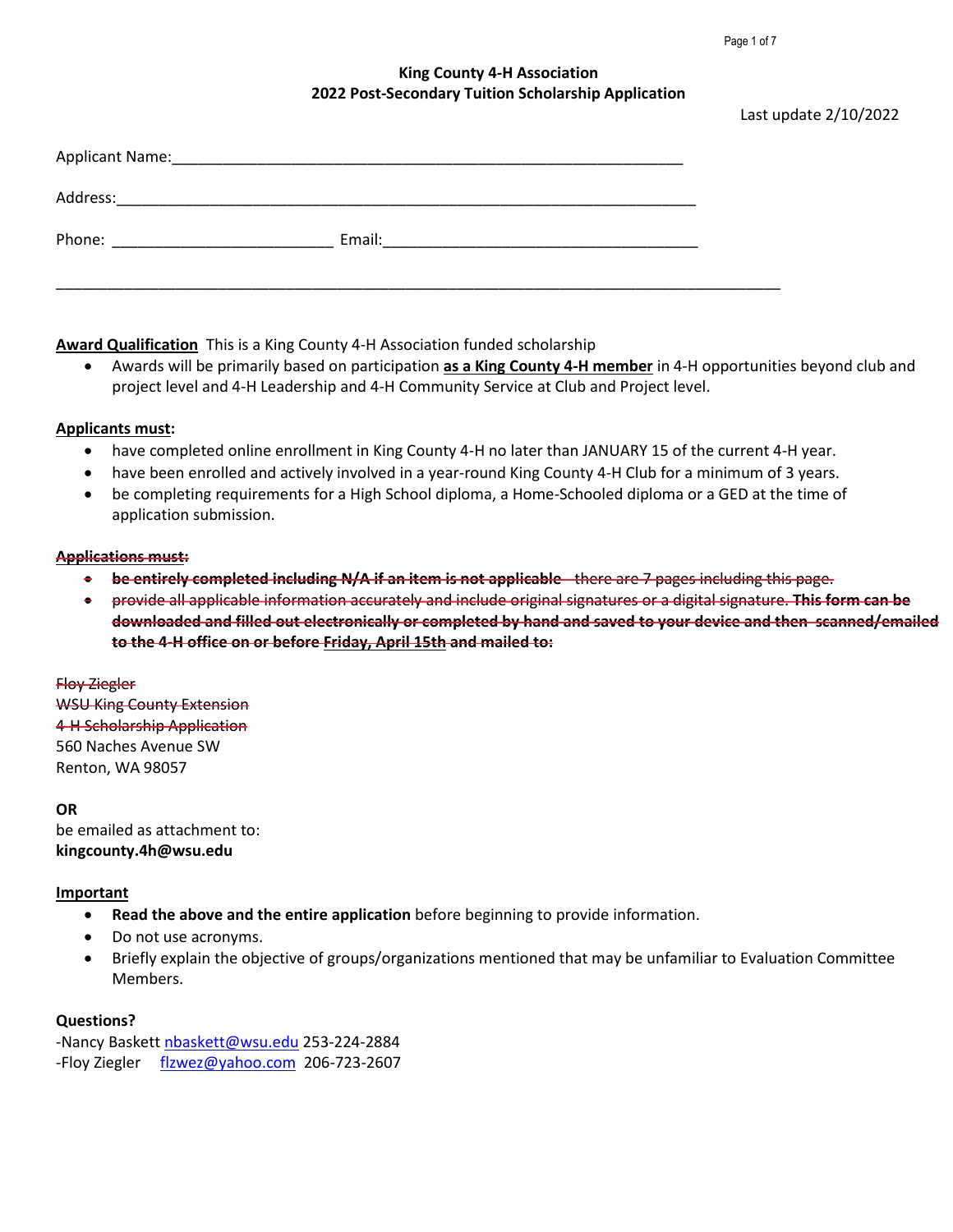## **PART A** – King County 4-H Clubs you were active in during the last 3 years

| 4-H Year            | Club Name | Location of club meetings |
|---------------------|-----------|---------------------------|
| $\overline{20}/20$  |           |                           |
| $\frac{20}{20}$ /20 |           |                           |
|                     |           |                           |
|                     |           |                           |

# **PARTS B, C, D, E**  $\check{V}$  Provide the MOST CURRENT information  $\check{V}$  MAXIMUM OF 3 participations per item

### **PART B** – Participation **as a King County 4-H member** in 4-H County, District, State, National Opportunities

| at a community construction of the second of the construction at a number of the second the state of the daminum control |        |                           |                            |
|--------------------------------------------------------------------------------------------------------------------------|--------|---------------------------|----------------------------|
| Year                                                                                                                     | Ribbon | <b>Presentation Title</b> | Event location in King Co  |
|                                                                                                                          |        |                           |                            |
| Year                                                                                                                     | Ribbon | <b>Presentation Title</b> | Event Location in King Co. |
|                                                                                                                          |        |                           |                            |
| Year                                                                                                                     | Ribbon | <b>Presentation Title</b> | Event location in King Co  |
|                                                                                                                          |        |                           |                            |

### **1) 4-H Public Presentations/Public Speaking**-Participation at a **King County level** 4-H State Fair qualifying event

#### **2) 4-H Public Presentations/Public Speaking** - Participation at the fall **Washington State 4-H Fair** (formerly called The Puyallup Fair) with a presentation that received a blue ribbon in a King County event listed above

| Year | Ribbon | <b>Presentation Title</b> | Event location at State Fair        |
|------|--------|---------------------------|-------------------------------------|
|      |        |                           |                                     |
| Year | Ribbon | <b>Presentation Title</b> | <b>Event Location at State Fair</b> |
|      |        |                           |                                     |
| Year | Ribbon | <b>Presentation Title</b> | Event location at State Fair        |
|      |        |                           |                                     |

#### **3) King County 4-H Record Books** completed for the entire 4-H year and submitted for King County 4-H level judging.

| Year | Ribbon | Project |
|------|--------|---------|
|      |        |         |
|      |        |         |
|      |        |         |

### **4) King County 4-H Super Saturday ATTENDANCE**

#### **Enter information about presenting or helping organize** in Part C, Other County Level Leadership

| Year | Event location | Something specific you learned at the event |  |
|------|----------------|---------------------------------------------|--|
| Year | Event location | Something specific you learned at the event |  |
|      |                |                                             |  |
| Year | Event location | Something specific you learned at the event |  |
|      |                |                                             |  |
| Year | Event location | Something specific you learned at the event |  |
|      |                |                                             |  |

**Continue to next page**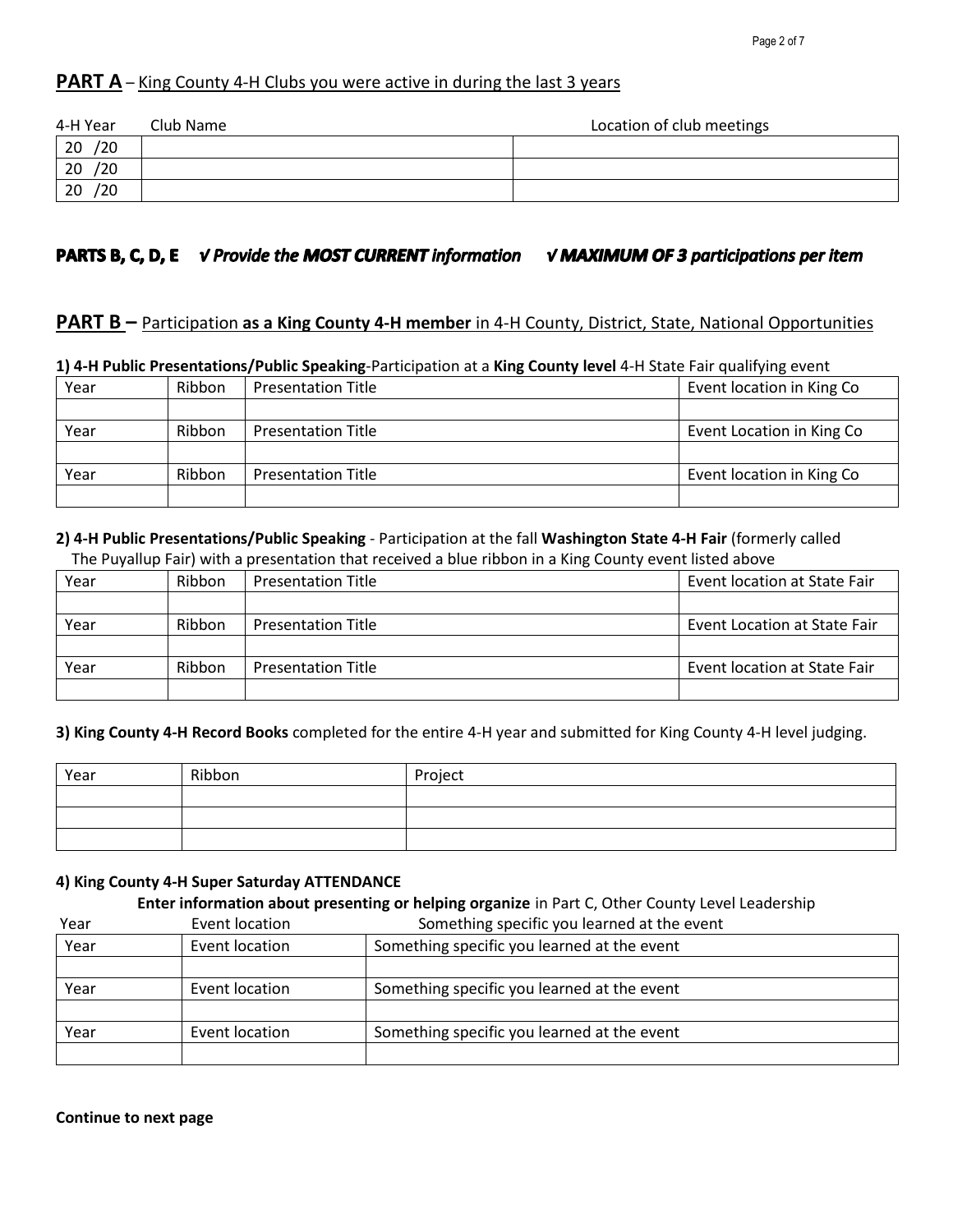#### **5) District Level 4-H Teen Rally**

Year Event Location Something specific you learned at the event

| Year | Event location | Something specific you learned at the event |  |
|------|----------------|---------------------------------------------|--|
|      |                |                                             |  |
| Year | Event location | Something specific you learned at the event |  |
|      |                |                                             |  |
| Year | Event location | Something specific you learned at the event |  |
|      |                |                                             |  |

### **6) Provide information for ONLY ONE of the two options shown below**

**OPTION 1) King County Fair participation as a King County 4-H member -** Participation in open class or with other

|                               | organizations does not qualify |
|-------------------------------|--------------------------------|
| Year                          |                                |
| Animal(s) exhibited           |                                |
| Family Living classes entered |                                |
| Still Life exhibits           |                                |
| Other (Knowledge Bowls,       |                                |
| Youth in Action, etc.)        |                                |
|                               |                                |
| Year                          |                                |
| Animal(s) exhibited           |                                |
| Family Living classes entered |                                |
| Still Life exhibits           |                                |
| Other (Knowledge Bowls,       |                                |
| Youth in Action, etc.)        |                                |
|                               |                                |
| Year                          |                                |
| Animal(s) exhibited           |                                |
| Family Living classes entered |                                |
| Still Life exhibits           |                                |
| Other (Knowledge Bowls,       |                                |
| Youth in Action, etc.)        |                                |

**OPTION 2)** Participation in ANY **Junior Livestock Show as a King County 4-H member**. Participation with other organizations does not qualify. *CREDIT GIVEN FOR SHOWING ANIMALS ONLY*. Record Books and Public Speaking must

be judged at a King County qualifying event.

| Year                |  |
|---------------------|--|
| Animal(s) exhibited |  |
|                     |  |
| Year                |  |
| Animal(s) exhibited |  |
|                     |  |
| Year                |  |
| Animal(s) exhibited |  |

**7) Washington State 4-H Fair** – Participation as a King County 4-H member in the September 4-H fair in Puyallup with exhibits that qualified at a King County 4-H qualifying event.

| Year                          |  |
|-------------------------------|--|
| Animal(s) exhibited $ $       |  |
| Family Living classes entered |  |
| Still Life exhibits           |  |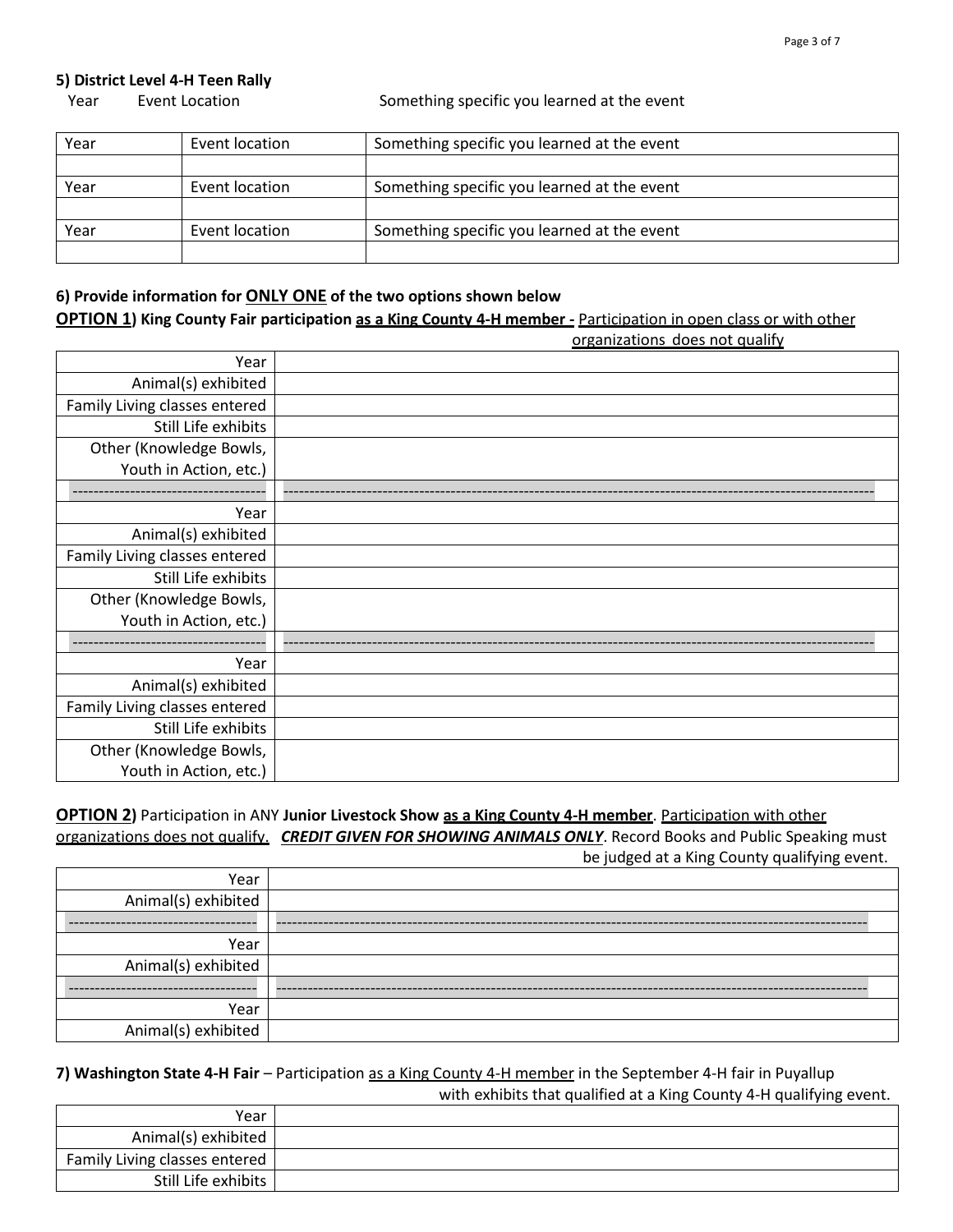| Other |  |
|-------|--|
|       |  |

| Year                          |  |
|-------------------------------|--|
| Animal(s) exhibited           |  |
| Family Living classes entered |  |
| Still Life exhibits           |  |
| Other                         |  |
|                               |  |

#### Washington State Fair, contd.

| -                             |  |
|-------------------------------|--|
| Year                          |  |
| Animal(s) exhibited           |  |
| Family Living classes entered |  |
| Still Life exhibits           |  |
| Other                         |  |

#### **8) State 4-H Know Your Government Conference**

| Year & Conference Theme       |  |
|-------------------------------|--|
| Role you filled at conference |  |
|                               |  |
| Year & Conference Theme       |  |
| Role you filled at conference |  |
|                               |  |
| Year & Conference Theme       |  |
| Role you filled at conference |  |

### **9) State 4-H Teen Conference**

| Year & Conference Theme |  |
|-------------------------|--|
| What you did at event   |  |
|                         |  |
| Year & Conference Theme |  |
| What you did at event   |  |
|                         |  |
| Year & Conference Theme |  |
| What you did at event   |  |
|                         |  |

### **10) Participation as a 4-H member in any other 4-H County or State Events**

| Year & Conference Theme |  |
|-------------------------|--|
| What you did at event   |  |
|                         |  |
| Year & Conference Theme |  |
| What you did at event   |  |
|                         |  |
| Year & Conference Theme |  |
| What you did at event   |  |

# **11) Participation as a 4-H member in a National 4-H Event**

| Year & Conference Theme |  |
|-------------------------|--|
| What you did at event   |  |
|                         |  |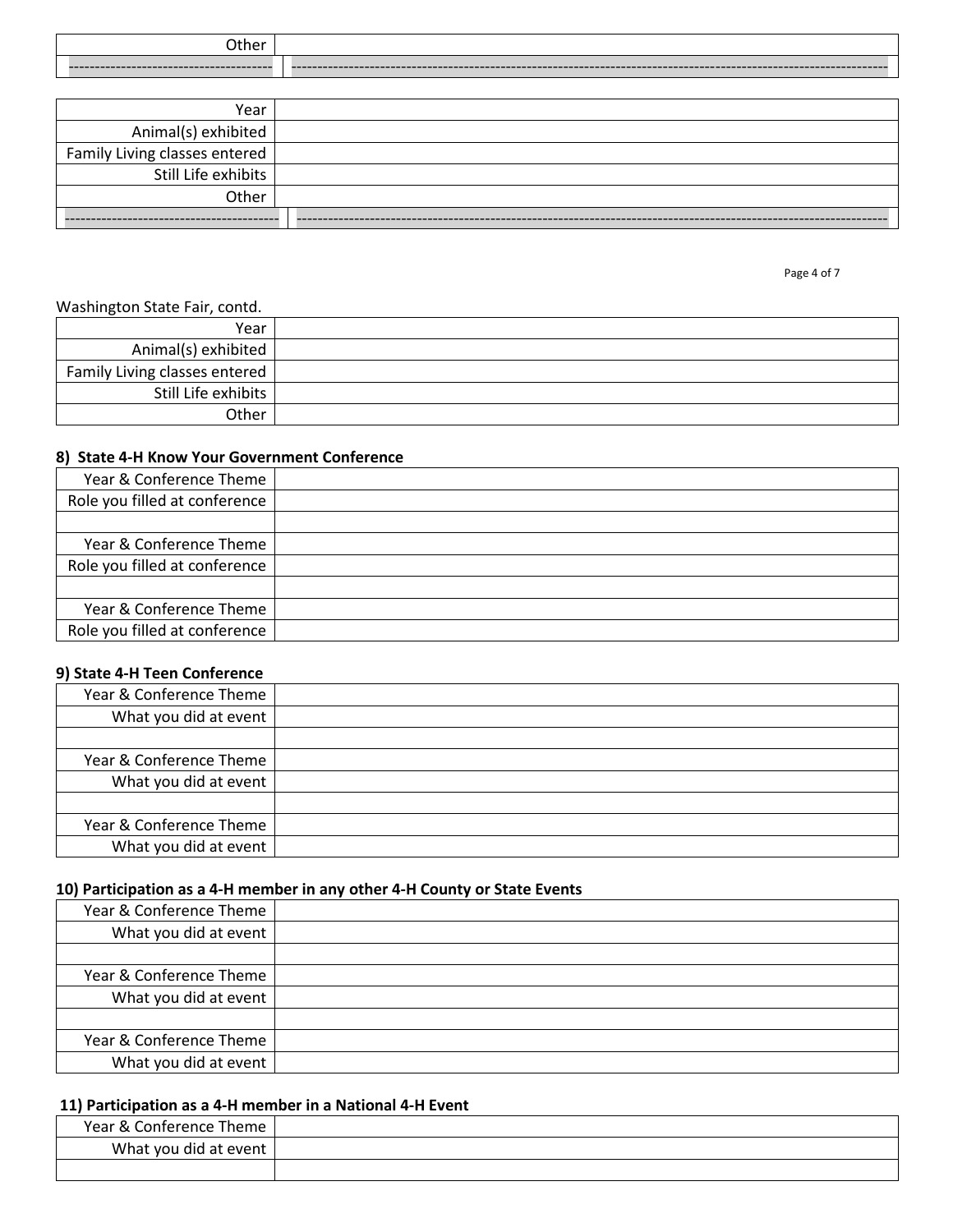|                         | Page 5 of 7 |
|-------------------------|-------------|
| Year & Conference Theme |             |
| What you did at event   |             |
|                         |             |
| Year & Conference Theme |             |
| What you did at event   |             |

# **PART C - 4-H Leadership Roles**

## **1) 4-H Club Level**

| Year | Leadership Position | Most challenging part of carrying out duties |  |
|------|---------------------|----------------------------------------------|--|
|      |                     |                                              |  |
| Year | Leadership position | Most challenging part of carrying out duties |  |
|      |                     |                                              |  |
| Year | Leadership position | Most challenging part of carrying out duties |  |
|      |                     |                                              |  |

# **2) 4-H County Level**

 **Teen Leaders of Tomorrow** – participation in County Level Leadership Club and 2 events per year

| Year                                      |  |
|-------------------------------------------|--|
| 1 <sup>st</sup> event and leadership role |  |
| 2 <sup>nd</sup> event and leadership role |  |
|                                           |  |
| Year                                      |  |
| 1 <sup>st</sup> event and leadership role |  |
| 2 <sup>nd</sup> event and leadership role |  |
|                                           |  |
| Year                                      |  |
| 1 <sup>st</sup> event and leadership role |  |
| 2 <sup>nd</sup> event and leadership role |  |

### **Other County Level Leadership Participation**

| Year | Leadership<br>role | Event | Most challenging part of carrying out duties |
|------|--------------------|-------|----------------------------------------------|
|      |                    |       |                                              |
| Year | Leadership<br>role |       | Most challenging part of carrying out duties |
|      |                    |       |                                              |
| Year | Leadership<br>role |       | Most challenging part of carrying out duties |
|      |                    |       |                                              |

# **3) 4-H State and/or National Level**

| Year | Leadership<br>role | Event | Most challenging part of carrying out duties |
|------|--------------------|-------|----------------------------------------------|
|      |                    |       |                                              |
| Year | Leadership<br>role |       | Most challenging part of carrying out duties |
|      |                    |       |                                              |
| Year | Leadership<br>role |       | Most challenging part of carrying out duties |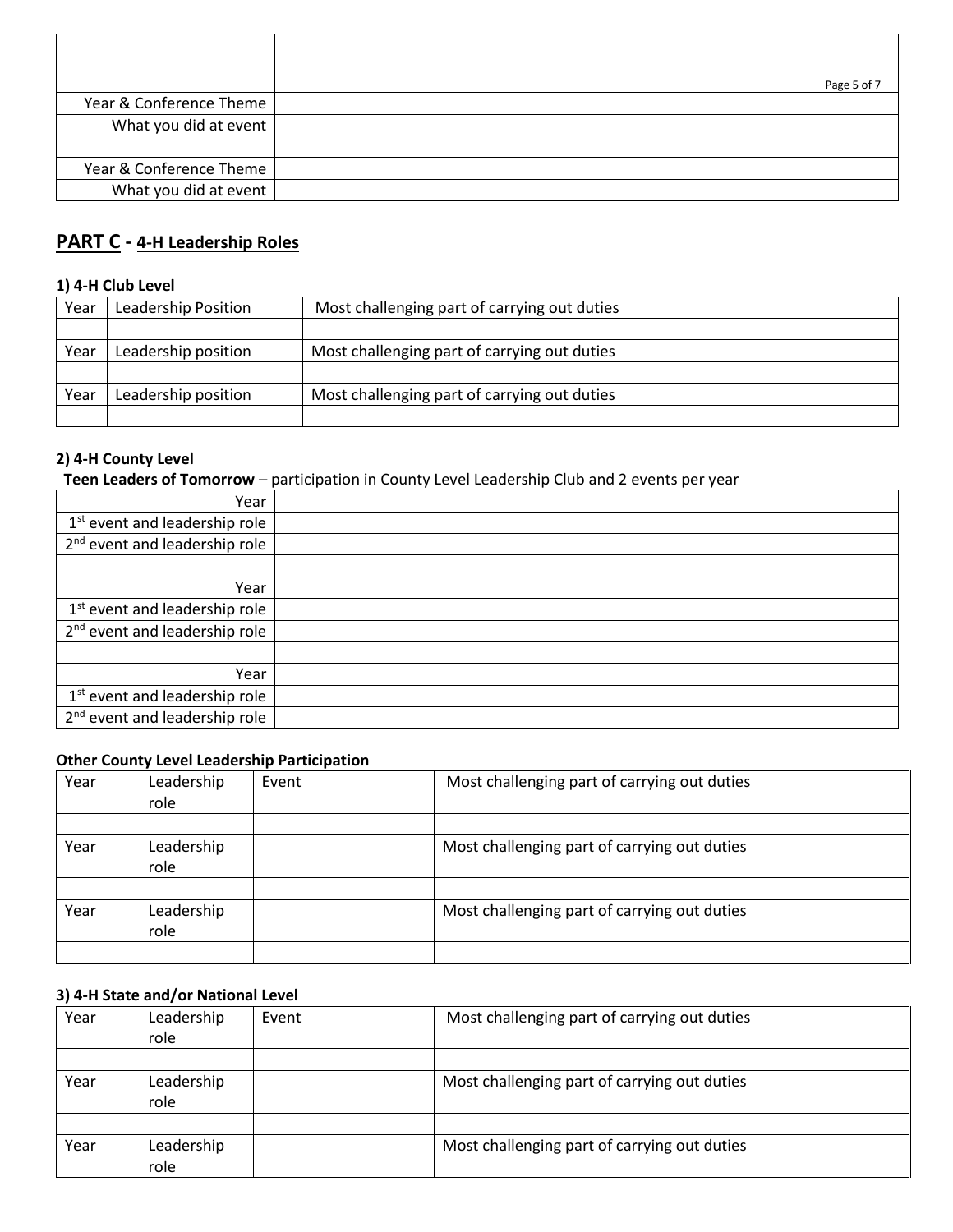**PART D - 4-H Promotional Activities-**e.g.Tractor Supply Clover Days/Petpalooza/Parades/Seattle Storm Games Page 6 of 7

| Date Held and Location |  |
|------------------------|--|
| <b>Event Name</b>      |  |
| Who was your audience? |  |
| Your role in event     |  |
| Fundraising activity?  |  |
| If yes, who received   |  |
| the funds?             |  |
|                        |  |
| Date Held and Location |  |
| <b>Event Name</b>      |  |
| Who was your audience? |  |
| Your role in event     |  |
| Fundraising activity?  |  |
| If yes, who received   |  |
| the funds?             |  |
|                        |  |
| Date Held and Location |  |
| <b>Event Name</b>      |  |
| Who was your audience? |  |
| Your role in event     |  |
| Fundraising activity?  |  |
| If yes, who received   |  |
| the funds?             |  |

# **PART E - 4-H Community Service –**Definition: Performing a service for others with no compensation

| Date Held and Location      |  |
|-----------------------------|--|
| Event's 4-H Organizer       |  |
| Type of service provided    |  |
| Who benefited from service? |  |
| Your role in event          |  |
|                             |  |
| Date Held and Location      |  |
| Event's 4-H Organizer       |  |
| Type of service provided    |  |
| Who benefited from service? |  |
| Your role in event          |  |
|                             |  |
| Date Held and Location      |  |
| Event's 4-H Organizer       |  |
| Type of service provided    |  |
| Who benefited from service? |  |
| Your role in event          |  |

**PART F** – Were you ever the recipient of the King County Member of Distinction Award? If so, what year(s)? \_\_\_\_\_\_\_

**PART G** – Provide an essay, not to exceed the front of one typewritten page, that addresses your career goals and explains how the skills learned in 4-H have helped prepare you for meeting those goals.